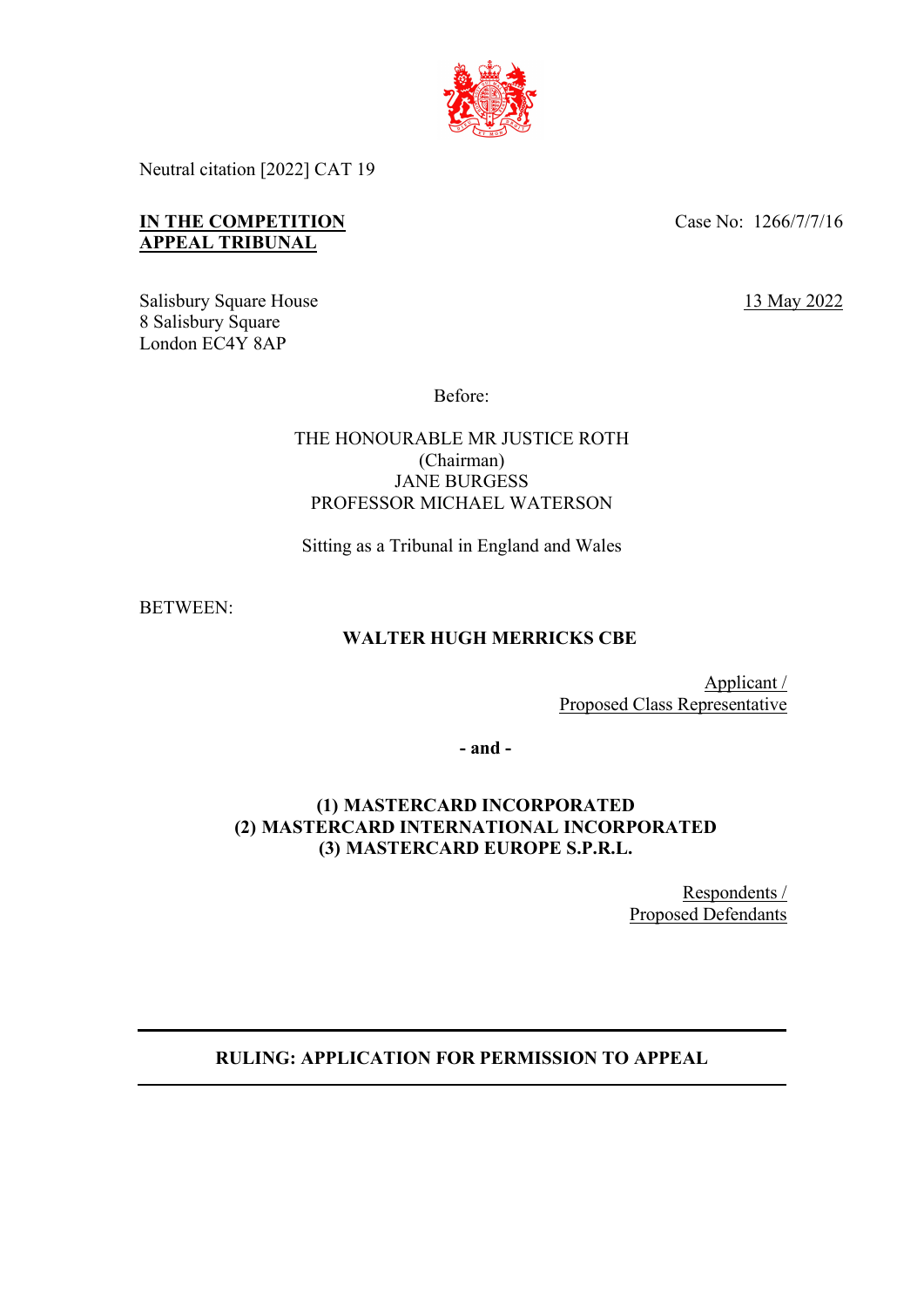- 1. On 18 August 2021, the Tribunal handed down judgment following remittal of this case by the Supreme Court: [2021] CAT 28 ("*Merricks 2*"). The Tribunal held that a Collective Proceedings Order ("CPO") would be granted. In light of that decision, it was necessary to specify a domicile date in the CPO. This was strongly disputed between the parties and following a further hearing, on 9 March 2022, the Tribunal issued its third judgment in these proceedings accepting Mr Merricks' contention that the domicile date should be 6 September 2016: [2022] CAT 13 ("*Merricks 3*"). The Respondents ("Mastercard") applied for permission to appeal against the decision in *Merricks 3*.
- 2. Both sides filed written submissions on the question of permission to appeal and they agreed that, as is usual in the Tribunal, this should be determined on the papers.
- 3. Pursuant to s. 48(1A)(a) of the Competition Act 1998, an appeal lies to (in this case) the Court of Appeal on a point of law arising from a decision of the Tribunal in collective proceedings "as to the award of damages ….". Given that the decision as to the domicile date affects the scope of the class and therefore those who may recover damages, we agree with Mastercard that this falls within s. 48(1A)(a), such that the decision may be challenged by way of appeal and does not require the bringing of proceedings for judicial review: see *Paccar Inc v Road Haulage Association Ltd and UK Trucks Claim Ltd* [2021] EWCA Civ 299. We note that Mr Merricks does not seek to contest this question of jurisdiction.
- 4. Mastercard seeks to advance two grounds of appeal. All paragraph references below are to the judgment in *Merricks 3*, unless otherwise stated.

#### **Ground 1**

5. The Tribunal held, as was accepted by both sides, that the determination of the domicile date was a matter for the Tribunal's discretion: para 24. The Tribunal set out four factors which it regarded as relevant to the exercise of that discretion: para 25. By Ground 1, Mastercard effectively contends that the Tribunal was wrong as a matter of law to have had regard to two of those four factors: i.e., the context of the particular case and the interests of justice. We regard that contention as untenable. In our view, it would be remarkable if a judicial body entrusted by statute with a general discretion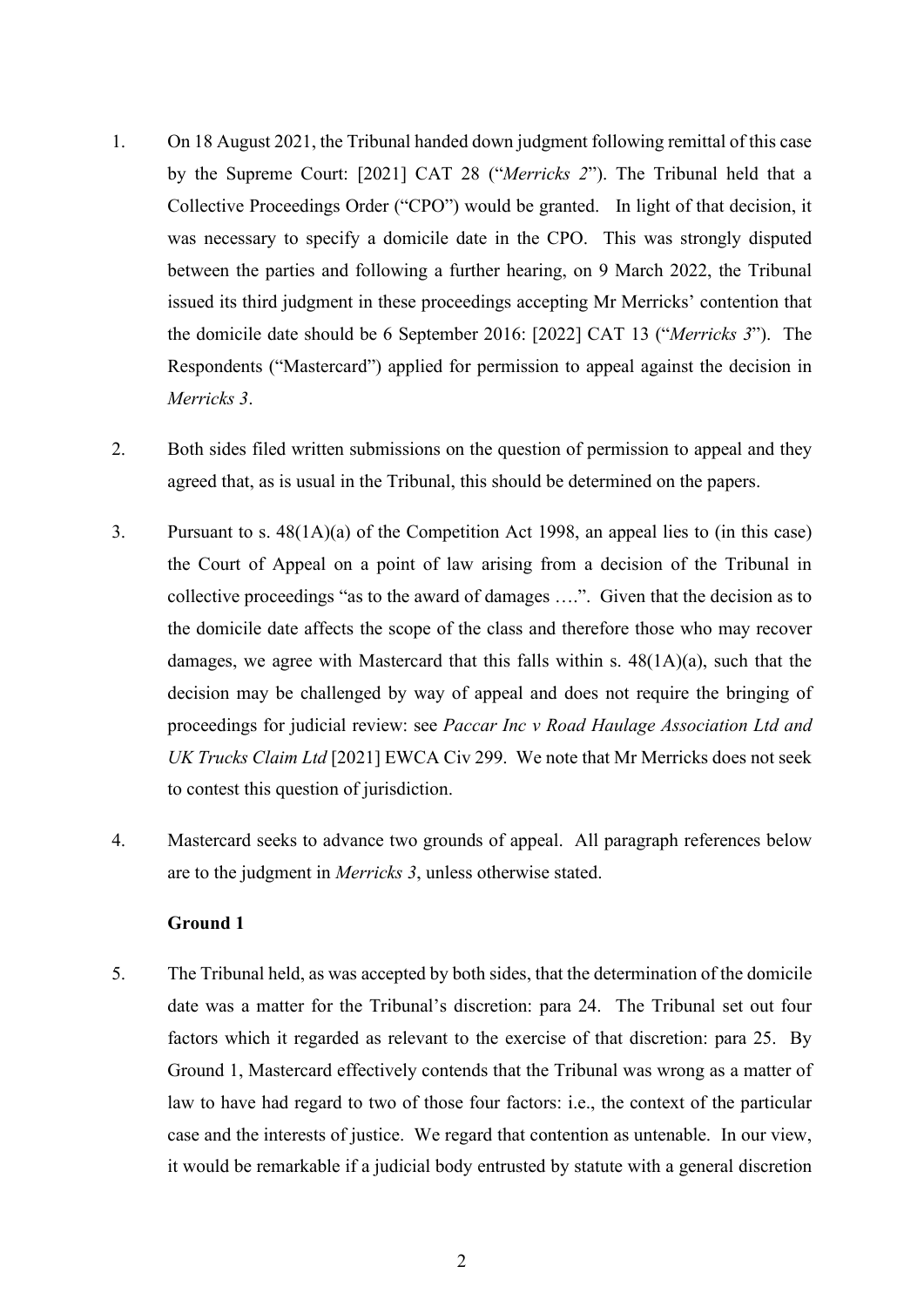as regards a particular decision cannot have regard to those factors when taking the decision.

6. We also note that although Mastercard accepted that the question of the domicile date was entirely in the discretion of the Tribunal, Mastercard now seeks to argue that "the statutory regime required it to select a date at or around the CPO date as the domicile date": Mastercard's Application, para 11. We think that contention is inconsistent with the Tribunal having a discretion as to the appropriate date.

### **Ground 2**

- 7. Mastercard's second proposed ground concerns one of the matters referred to in the judgment in consideration of the context of the present case. Accordingly, it appears to be an alternative ground since Ground 1 contends that the only relevant considerations are the structure of the statutory regime and the rationale for having a domicile date, so that the context of the particular case (like the interests of justice) is not relevant in any event.
- 8. Ground 2 rests on a very narrow point. The Tribunal found that "the clear intention of the claim form considered as a whole" was that persons who were alive on the date the claim form was issued and otherwise met the class definition were included in the proposed class: para 32. Mastercard seeks to argue that this finding was wrong, by reference to various matters, in particular: (a) the proposed timetable for the litigation served with the claim form; (b) Mr Merricks' skeleton argument for the original CPO hearing; (c) an exchange between the Tribunal and leading counsel for Mr Merricks at the remittal hearing; and (d) the revised proposed timetable for the litigation produced for that remittal hearing: Mastercard's Application, para 16.
- 9. We do not see that this argument, even if it were correct, concerns a point of law.
- 10. Even if it did concern a point of law, we consider it is incorrect. Matters (c) and (d) on which Mastercard seeks to rely occurred in March 2021, four and half years after the issue of the claim form. We do not consider that they can affect the interpretation of the claim form as at the time it was issued. We also do not see that references in counsel's skeleton argument for a hearing in January 2017 can govern the interpretation of a claim form issued over four months previously. Further, Mastercard does not